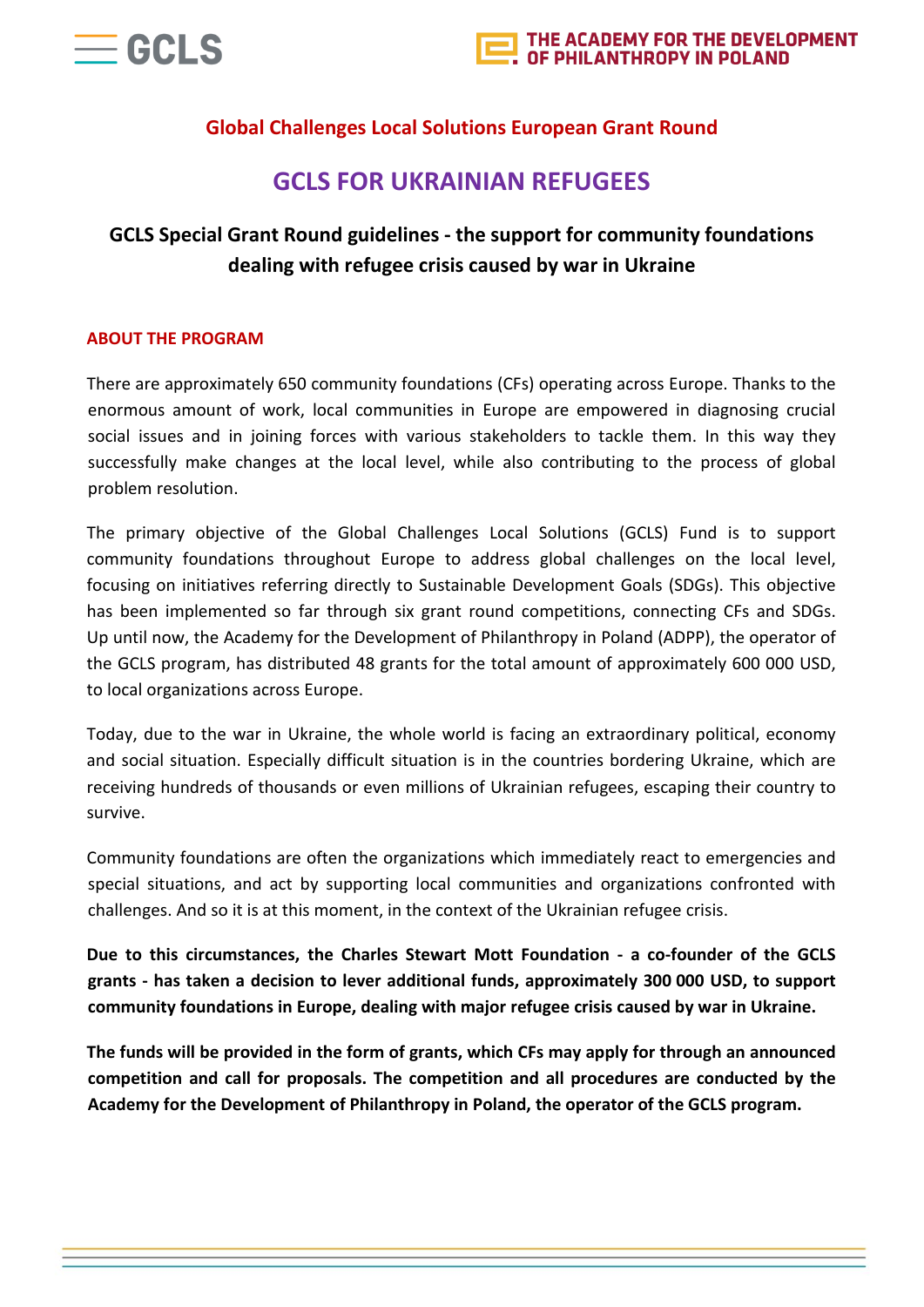

#### **ABOUT THE GCLS SPECIAL GRANT ROUND**

#### **ORGANISATION AND AIMS OF THE COMPETITION**

- 1. Global Challenges Local Solutions European Grant Competition (Competition) is organized by the Academy for the Development of Philanthropy in Poland (ADPP) within the Global Challenges Local Solutions Program.
- 2. The Global Challenges Local Solutions (GCLS) Special Grant Round is financed by the Charles Stewart Mott Foundation.
- 3. The Special GCLS Grant Round Competition was established in order to support community foundations dealing with refugee crisis caused by war in Ukraine.
- 4. The **total amount of up to 300 000 USD** will be awarded within the Special GCLS Grant Round.

#### **TARGET GROUP**

1. Applications to the Competition may be submitted **only** by **community foundations** (Applicants), registered and operating in the **following countries:** Albania, Andorra, Austria, Belgium, Bosnia and Herzegovina, Bulgaria, Croatia, Cyprus, Czech Republic, Denmark, Estonia, Finland, France, Georgia, Germany, Greece, Hungary, Iceland, Ireland, Italy, Kosovo, Latvia, Liechtenstein, Lithuania, Luxembourg, Macedonia, Malta, Moldova, Monaco, Montenegro, Netherlands, Norway, Poland, Portugal, Romania, San Marino, Serbia, Slovakia, Slovenia, Spain, Sweden, Switzerland, United Kingdom (UK), Vatican City.

However, applications from **countries bordering Ukraine**, i.e. Hungary, Moldova, Poland, Romania, Slovakia, and other countries which are facing the refugee crisis the most, will be prioritized.

Only **foundations** and **associations** are eligible to apply for the grant.

2. **Regarding Ukraine**, the Mott Foundation has made a \$500,000 grant to Ednannia <https://ednannia.ua/> to support Ukrainian community foundations as they respond to local humanitarian needs in their communities. Ednannia will provide grants to up to 18 Ukrainian community foundations to ensure that they can effectively respond to the needs of their communities, internally displaced persons, volunteers as well as donors seeking to direct their support to communities. Community foundations will also support local authorities in establishing shelters for displaced people, coordinate logistics of humanitarian support deliveries and collect funds for their communities. In addition to managing the regranting process, Ednannia will continue to provide informational and organizational development support to Ukrainian community foundations.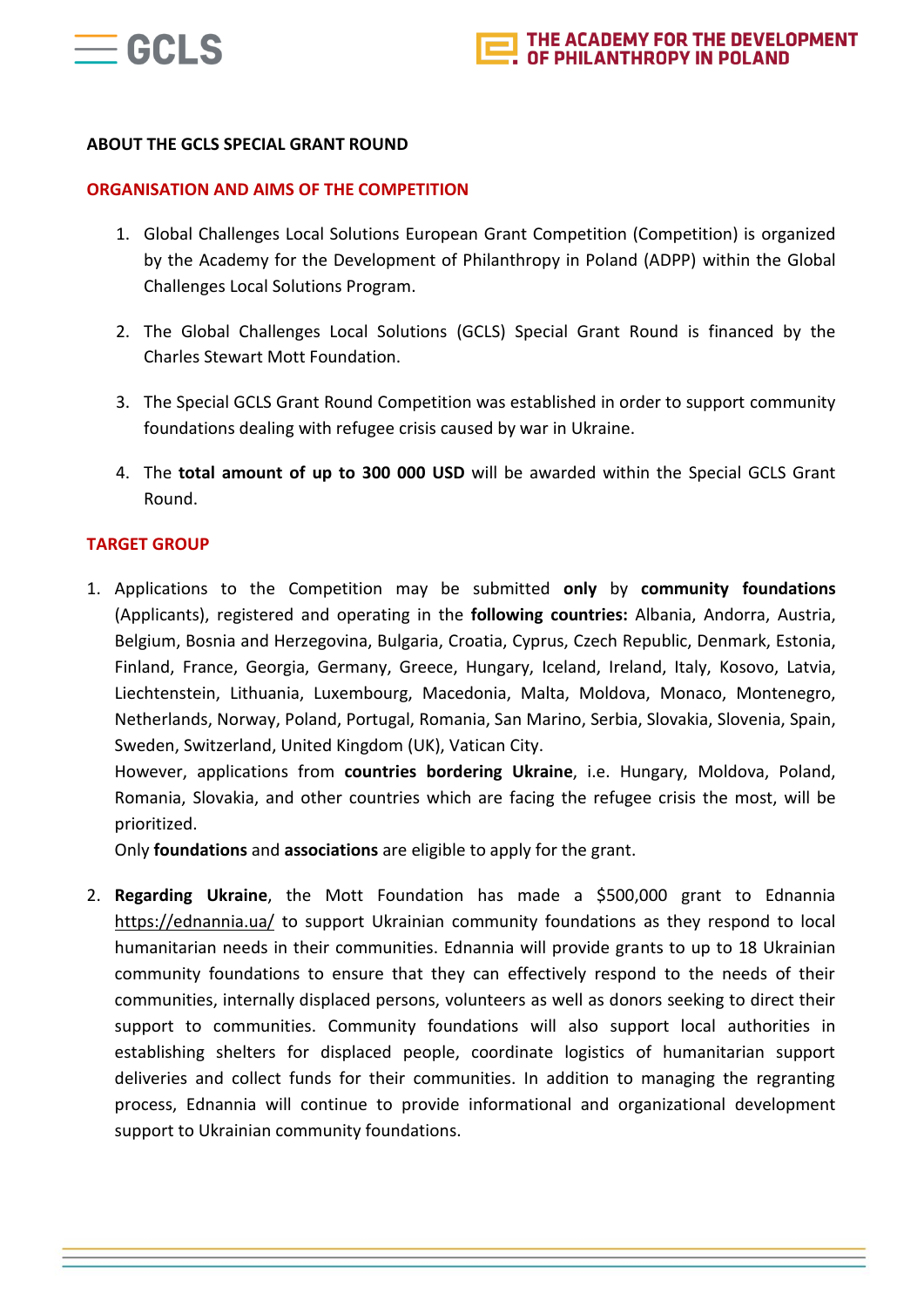# $=$  GCI S

#### THE ACADEMY FOR THE DEVELOPMENT **JF PHILANTHROPY IN POLAND**

- 3. **Community foundation is understood as** a non-profit and non-governmental organization designed to pool donations into a coordinated investment and grant making facility dedicated primarily to the social improvement of a given community. The six main characteristics of the CFs are:
	- Act as grant-making foundations i.e. give grants to support development projects,
	- Their mission is broadly defined i.e. to improve quality of life in a community,
	- Serve geographically defined communities: a city, state, region, district or province,
	- Are supported by a broad range of private as well as public donors and seek philanthropic contributions primarily inside the community,
	- Are governed by multi-sectoral local boards reflecting framework of the community,
	- Build capital endowment, which is an important element of sustainability<sup>1</sup>.

## **GRANTS PROCEDURE**

- **1. Projects submitted to the Competition should be aimed at activities preventing and/or managing the local refugee crisis caused by war in Ukraine.**
- 2. Submitted projects may include such activities as:
	- supporting local communities accepting refugees;
	- integration and adaptation activities for people arriving from Ukraine such as: legal, educational, psychological assistance;
	- assistance to refugees from Ukraine and help in organizing their stay in the country, e.g. coordinating humanitarian aid;
	- contact, coordination and information points;
	- purchase of equipment for the duration of their stay in the country, such as: clothing, cleaning supplies, home furnishings;
	- organization of collections (financial and in-kind).
	- coordination of assistance and volunteer work for refugees;
	- promotional and media activities;
	- grant competitions to be organized locally
	- institutional support for CFs that channel assistance to refugees from Ukraine (CFs operating costs, costs of developing CF's cooperation with municipalities, business and social partners);
- 3. Funding Restrictions:

1

- Funds may not be used to attempt to influence legislation, through propaganda or similar means.
- Funds will not be used directly or indirectly to participate in a political campaign for or in opposition to any candidate running for public office, or in support of any political party.

<sup>1</sup> https://en.wikipedia.org/wiki/Community\_foundation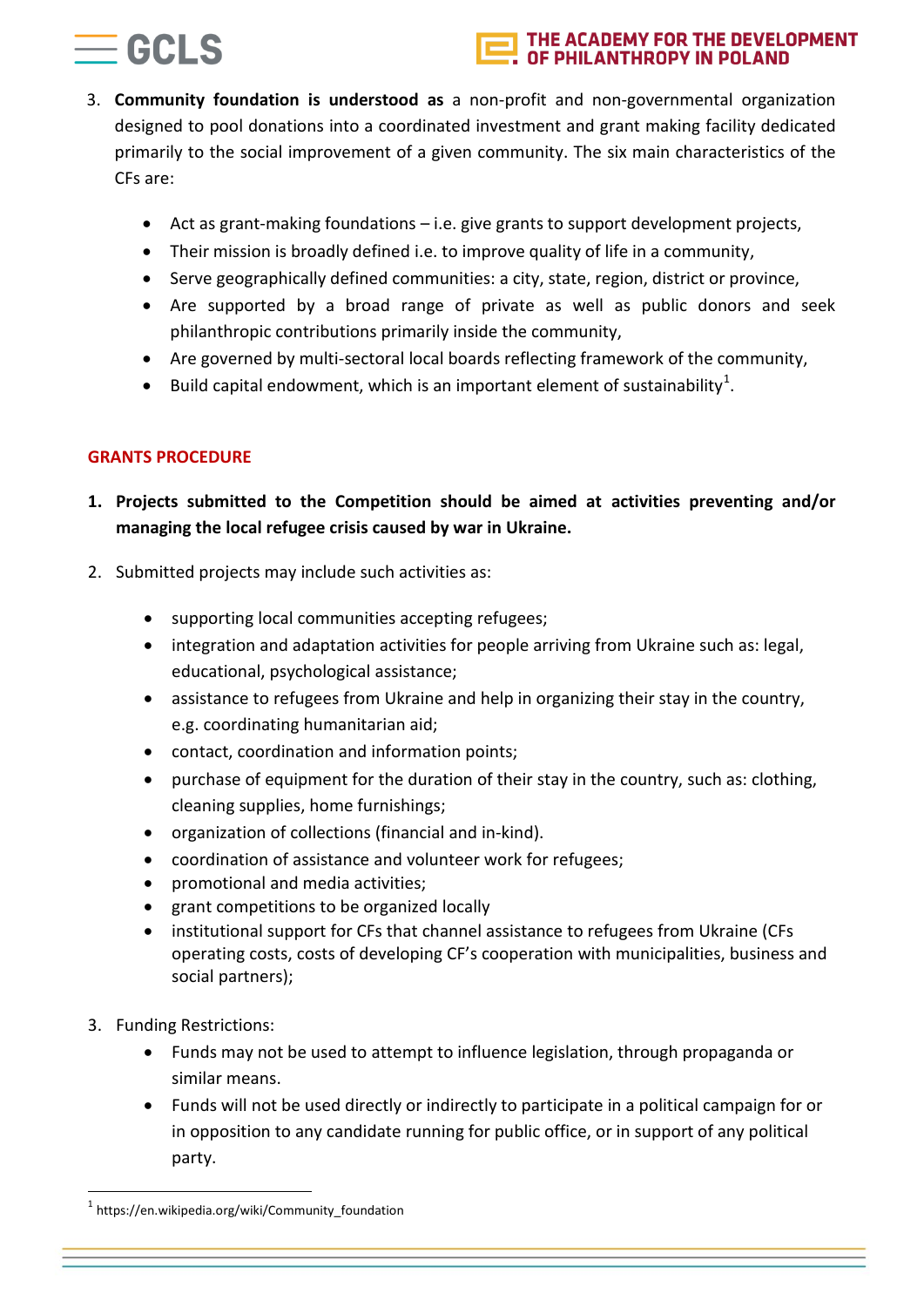#### THE ACADEMY FOR THE DEVELOPMENT **IILANTHROPY IN POLAND**

 The funds will not be used for any activity related to the manufacture or sale of arms and ammunition or abortion or the provision of armament or abortion services.

 $=$  GCLS

- No amount from the appropriation will become a liability and/or be expended as financial support to a commercial venture currently located in the United States of America for the purpose of relocating that venture outside of the United States of America, or a venture that could affect a reduction in employment in the United States of America resulting from the relocation of production outside of its territory.
- No amount of the appropriation will be appropriated or used for any project or activity that would contribute to a violation of internationally recognized workers' rights, as defined in Section 502(a)(4) of the United States Trade Law Act of 1974, of workers in the host country, including its designated areas.
- Funds will not be used to support, in any form, activities carried out by natural persons and/or legal entities that could contribute to acts of violence or terrorism (vide: https://sanctionssearch.ofac.treas.gov/)
- Funds cannot be used to purchase items that may be associated with weapons and ammunition: night vision goggles, bulletproof vests, helmets, etc.
- Funds may not be used as direct financial support to any individual.
- 4. Our goal in this GCLS Special Grant Round is to support the aforementioned activities of community foundations in their area of operation (local area activities). If these activities result in further aid going directly to Ukraine, they **must not, under any circumstances, violate economic sanctions imposed by the United States government in response to actions in the Crimea region of Ukraine.** The funds must be used in compliance with the following:

*In the Donetsk People's Republic (DNR), Luhansk People's Republic (LNR) and any other Covered Regions of Ukraine, General License No. 23 of Executive Order 14065 issued by the U.S. Department of the Treasury Office of Foreign Assets Control allows nongovernmental organizations to engage in transactions described below:*

- *Activities to support humanitarian projects to meet basic human needs in the Covered Regions, including: drought and flood relief; food, nutrition, and medicine distribution; the provision of health services; assistance for vulnerable or displaced populations, including individuals with disabilities and the elderly; and environmental programs.*
- *Activities to support democracy building in the Covered Regions, including activities to support rule of law, citizen participation, government accountability and transparency, human rights and fundamental freedoms, access to information and civil society development projects.*
- *Activities to support education in the Covered Regions, including combating illiteracy, increasing access to education, international exchanges, and assisting education reform projects.*
- *Activities to support non-commercial development projects directly benefiting the people of the Covered Regions, including related to health, food security and water and*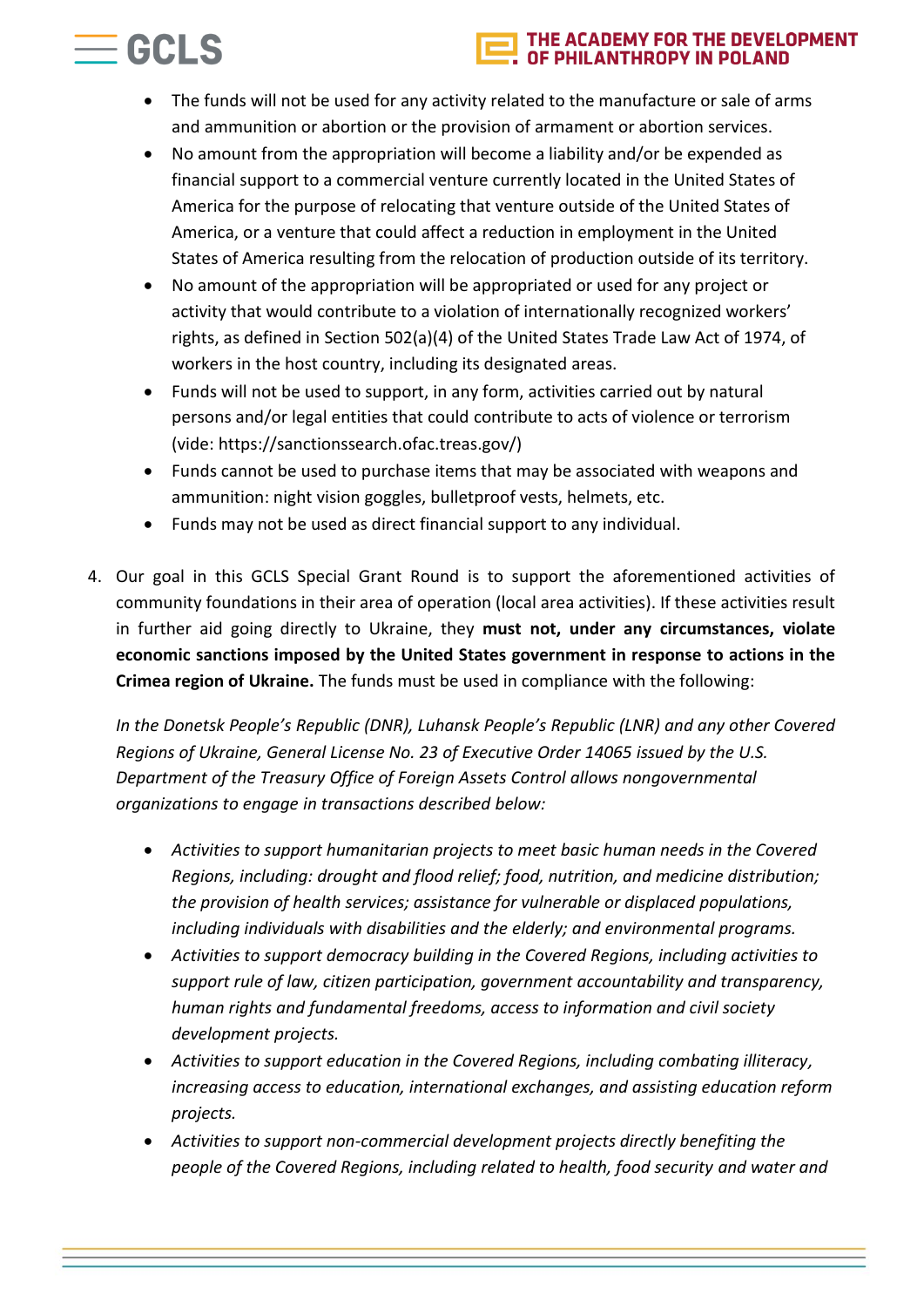

#### THE ACADEMY FOR THE DEVELOPMENT **ANTHROPY IN POLAND**

*sanitation.*

 *Activities to support environmental and natural resource protection in the Covered Regions, including the preservation and protection of threatened or endangered species, responsible and transparent management of natural resources, and the remediation of pollution or other environmental damage.*

*Pursuant to the provisions of Executive Order 13224 and the USA Patriot Act, the Mott Foundation requires all organizations re-granting with Mott funds to check the terrorism watch list issued by the United States government — the Specially Designated Nationals (SDN) list and refrain from providing financial or material support to any listed individual or organization.*

- 5. The project shall determine activities that are going to be implemented in the period **not longer than 3 months (from July 1 till September 30, 2022).** The grant will be paid in one installment.
- 6. Applicants can apply for the **grant up to 15 000 USD**.
- 7. One applicant is entitled to submit only one project within the present grant round. If successful in the present round, another application can be made no sooner than after the final narrative and financial report is accepted by the ADPP.
- 8. Financial own contribution is NOT required. Nevertheless, declaring any own contribution in the application will be to the applicant's advantage.
- 9. To apply for a grant, **the Applicant must fill in the ONLINE APPLICATION form available at [www.localsolutionsfund.org](http://www.localsolutionsfund.org/) and submit it by May 31, 2022.**

## **SELECTION CRITERIA AND THE GRANT COMMITTEE PROCEEDINGS**

- 1. Submitted applications will be assessed formally and preselected by ADPP team.
- 2. The Grant Committee will be composed of international experts, who will evaluate the applications and select those that will receive grants.
- 3. During the assessment, the Grant Committee will take into consideration the following criteria:
	- Adequacy of the planned activities and local community's needs defined in the project; significance of it and possible impact;
	- Feasibility of the project;
	- Rationality of the planned activities;
	- Effectiveness of the planned activities;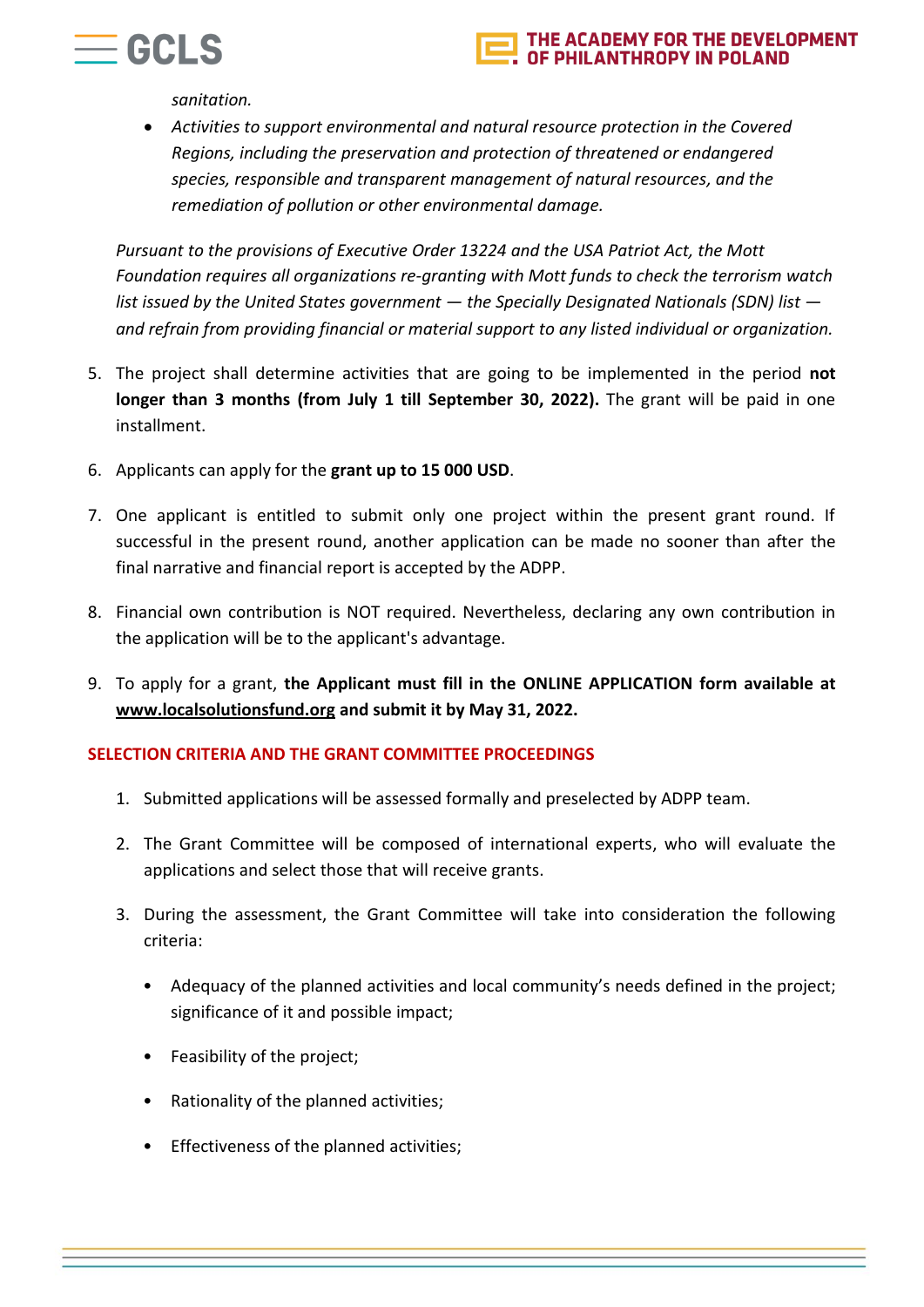

- Scale of engaging local community members into the project.
- 4. The Grant Committee may award a grant in less amount than stated in the application form.
- 5. Decisions of the Committee are irrevocable.
- 6. Applicants whose applications will be chosen by the Grant Committee, will sign an agreement with ADPP. Applicants will be obliged to submit the final narrative and financial report in compliance with the deadline and rules defined in the agreement.

#### **USE OF GRANT**

#### **Ineligible costs**

#### **Financial resources within the donation CANNOT be used for:**

- endowment fund,
- lobbying expenditures,
- engaging in and supporting any form of terrorism or violence,
- supporting any religious or political activities,
- direct financial support to any individual.

#### **SCHEDULE**

| May 9 till May 31, 2022     | Call for applications                                                              |
|-----------------------------|------------------------------------------------------------------------------------|
| by June 30, 2022            | The Grant Committee meeting and announcement of<br>the GCLS Special Round grantees |
| July 1 till July 8, 2022    | Preparation and signing grant agreements                                           |
| July 1 - September 30, 2022 | Projects' implementation                                                           |
| October 31, 2022            | Deadline for reporting                                                             |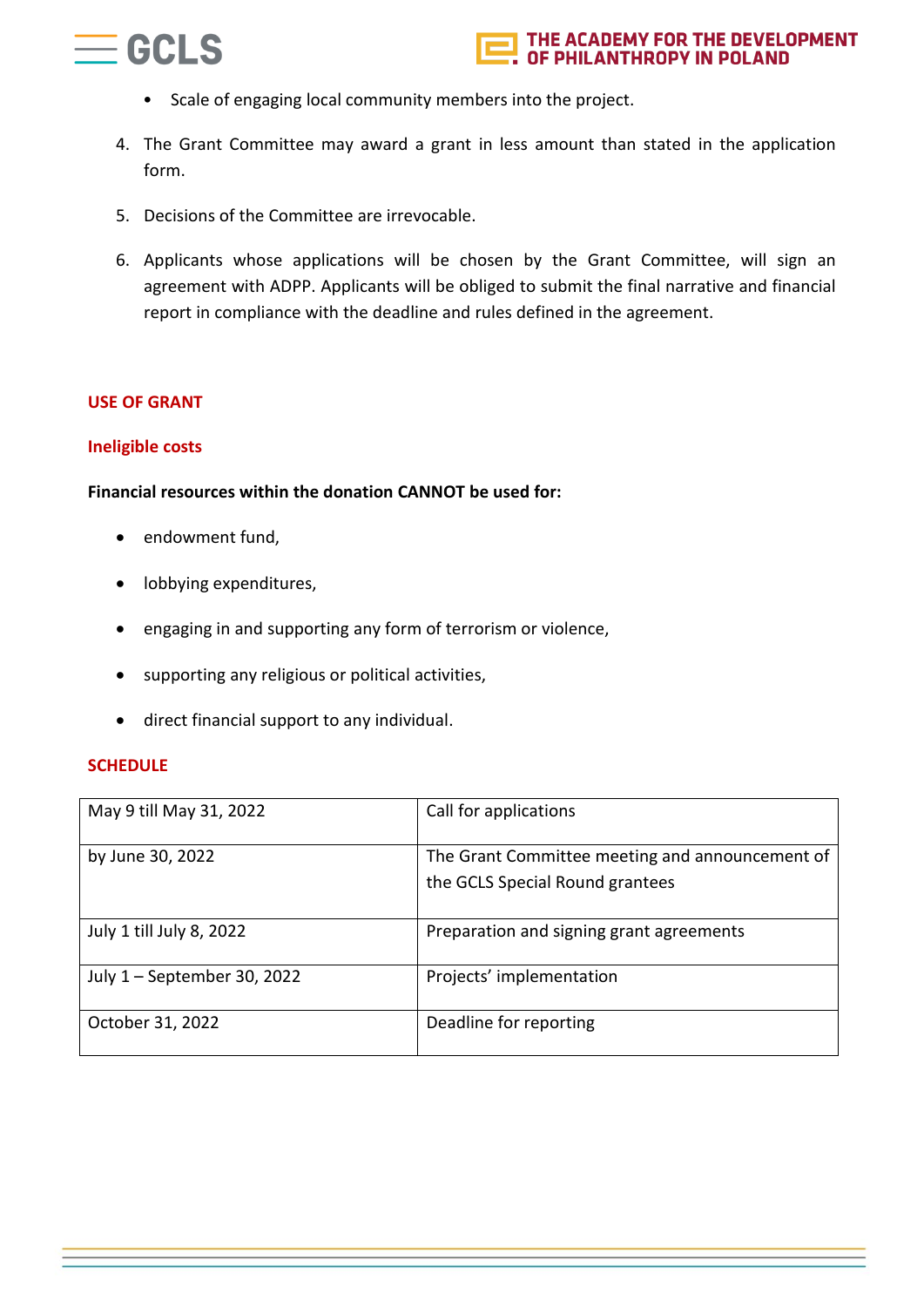



## **FINAL PROVISIONS**

- 1. When applying for a competition, an organization declares that its activities are in accordance with the following set of principles stated in TEN WAYS FOR [Community](http://www.cof.org/sites/default/files/documents/files/10wayscommunityfoundations%5B1%5D.pdf) Foundations to Consider Diversity and Inclusive Practices, Council on [Foundations:](http://www.cof.org/sites/default/files/documents/files/10wayscommunityfoundations%5B1%5D.pdf)
	- Consider how diversity and inclusive practices relate to your community foundation's mission and values and the region and populations the foundation serves.
	- Determine whether your board membership, volunteers, advisory committees, and governance offer opportunities to enhance the foundation's diversity and inclusiveness.
	- Cultivate an internal culture, policies, and procedures that reflect your foundation's commitment to diversity and inclusive practices.
	- Invite more diverse donors and perspectives into philanthropy, through new giving vehicles and leadership opportunities.
	- Hire staff from diverse populations, viewpoints, and experiences.
	- Seek contractors and vendors from diverse backgrounds, communities, and populations.
	- Consider and enhance the impact of your foundation's grantmaking in support of diverse communities and populations.
	- Assess how your foundation is perceived by the public, especially diverse populations, grantees, applicants denied funding, and organizations that have not sought funding from your foundation.
	- Consider ways to model inclusive practices in your role as a community and philanthropic leader.
	- Share what your foundation is learning about diversity and inclusive practices.

More information about those principles can be found here: [link.](http://www.cof.org/sites/default/files/documents/files/10wayscommunityfoundations%5B1%5D.pdf)

- 2. In relation to the ongoing COVID-19 pandemic, the organization undertakes to take appropriate steps to ensure safe conditions during the lifetime of a project, in accordance with applicable laws and regulations.
- 3. Interpretation of settlements and requirements of the regulations are decided on by ADPP Board.
- 4. ADPP reserves the right to introduce changes in regulations of the competition during its proceedings. ADPP will inform about possible changes in regulations on a current basis on the website [www.localsolutionsfund.org.](http://www.localsolutionsfund.org/) If participants do not agree with the changes, they have the right to withdraw their application at the latest on the date of enrolment closure.